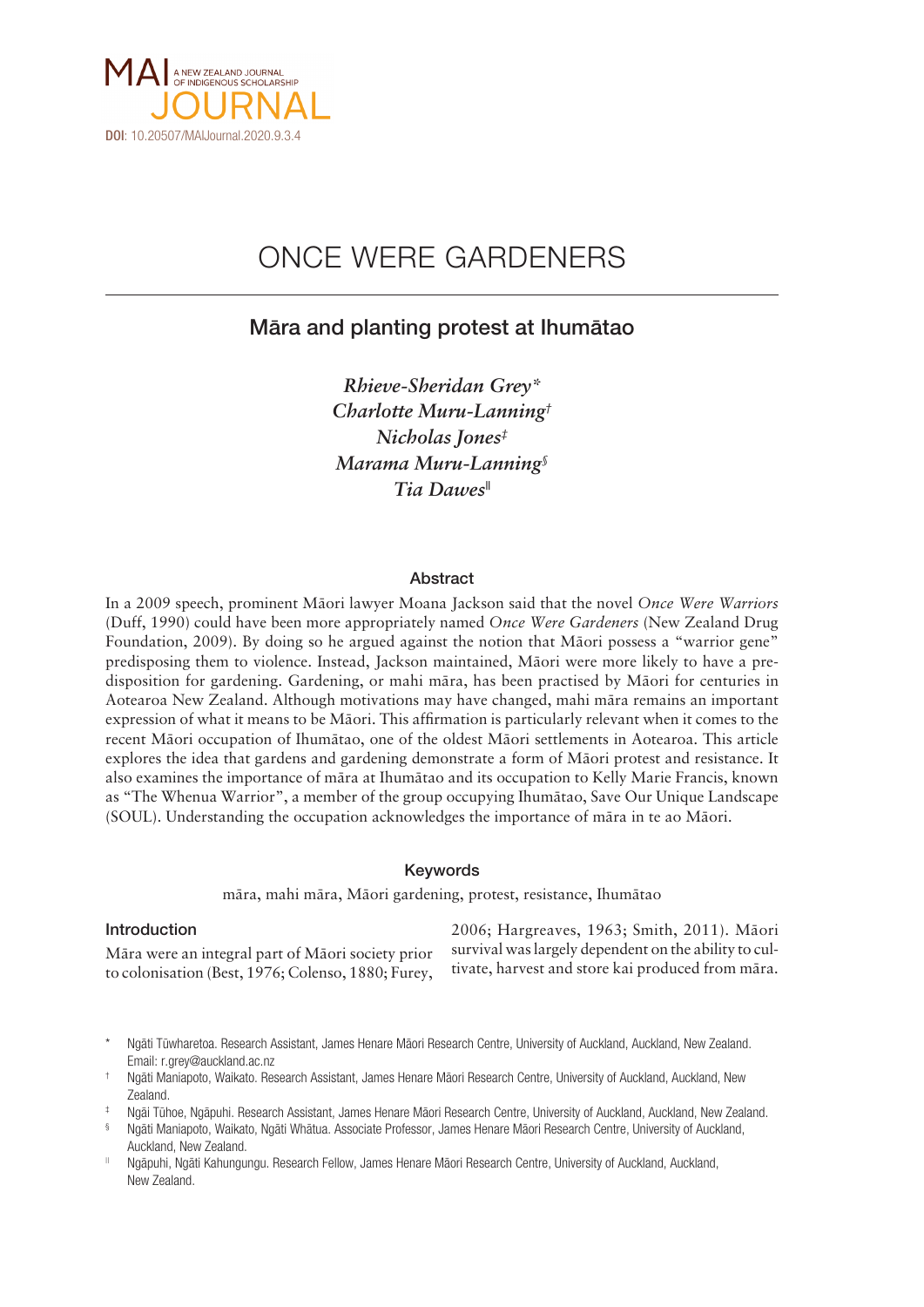The plant foods that were cultivated included kümara, taro, yam and gourd, with kümara being the principal crop. The colder climate of Aotearoa New Zealand compared to the ancestral Mäori homeland islands in the Pacific required Mäori to be innovative in their approach to gardening, implementing strategies such as the use of subterranean storage pits and spreading charcoal or gravel around gardens for heat retention (Best, 1976; Colenso, 1880; Furey, 2006).

Beyond subsistence, mahi mära has played a pivotal role in social and spiritual life for Mäori. Gardening was not just about sustenance, it was also about the retention, affirmation and acquisition of mana (Petrie, 2006). Mana is described as the absolute power and authority bestowed upon humans by the atua (Marsden, 2003). Rangatira held mana and responsibility that required them to be able to feed their people and provide food for hui and häkari. The size of a garden reflected the mana of rangatira as leaders—the bigger the garden, the more people could be fed.

When iwi, hapü and whänau have authority over specific pieces of land, they hold what is known as mana whenua. Having mana whenua allows different Mäori groups to cultivate and protect the realm of Papatüänuku through the practice of mahi mära. Cultivation of the land was therefore seen as a way of exercising a right as mana whenua. Mahi mära is a vital practice for Mäori, not just as a means for producing food and therefore sustenance, but also in its connection to the spiritual realm of Mäori organisation.

Mäori were quick to adopt the technologies that European settlers brought with them in the 19th century, benefiting settlers through a process of trade (Hargreaves, 1963). The new technologies included the spade and the hoe, and their inclusion in gardening practices increased productivity for many Mäori. The trade in potato benefited Mäori economies and there are records of Mäori trading in the United States and Australia (Petrie, 2002). European tools increased the rate at which Mäori could cultivate their lands, further increasing production (Firth, 1972; Hargreaves, 1963).

However, to cultivate land, you must have land to cultivate. The arrival of settlers and the forceful alienation of Mäori from their land that followed halted much of the pre-colonial gardening practices of Mäori. As a result of various methods of land acquisition by Päkehä—including undermining of Mäori customary ownership and iwi authority, sometimes even without any form of compensation—Mäori were subjugated and disenfranchised in their homeland. What the land

loss meant for Mäori gardening was an inability to exercise their mana whenua as they had previously done.

# Ihumätao

Land alienation and its relationship to mahi mära has recently been brought into sharp focus by the Mäori occupation of Ihumätao in the suburb of Mängere in Tämaki Makaurau. Believed to be one of the oldest Mäori settlements in Aotearoa, Ihumätao has also been used for Mäori food cultivation since the late 1400s (Waitangi Tribunal, 1989). The site was cultivated for years and much of its produce was used to feed the people in Auckland (O'Malley, 2016, 2019; Waitangi Tribunal, 1989). A feature of Ihumätao is Ötuataua Stonefields, a historic reserve which was a site of Mäori gardening pre-confiscation. The land at Ihumätao (also known as Te Ihu o Matäoho) was cultivated extensively by Mäori because its fertile volcanic soil was perfect for food production.

On 23 July 2019, the situation at Ihumätao reached nationwide consciousness as tensions caused by a land dispute came to a head. Mäori occupying the land were served with an eviction notice ("Protestors at Ihumätao", 2019) and around 100 police officers were deployed to the site (Furley, 2019). The history leading up to this point is long and incredibly complex. In 1863, land at Ihumätao was unjustly confiscated by the Crown as part of the invasion of the Waikato, and then granted to the Wallace family, who used the land for farming. The confiscation was later found to be in breach of the partnership agreement forged by Te Tiriti o Waitangi | the Treaty of Waitangi (O'Malley, 2016, 2019; Waitangi Tribunal, 1989). In July 2014, 32 hectares of land adjacent to Ötuataua Stonefields were designated by the government as a Special Housing Area, meaning that the land could be used for housing development. Fletcher Building Limited purchased the land from the Wallace family in 2016, striking a deal with a local iwi, Te Kawerau ä Maki, to develop 480 houses on the site. In the same year and in response to these plans, an activist group called Save Our Unique Landscape (SOUL), comprised of members of the Ihumätao community (including some mana whenua), began occupying the land. While the resistance to the planned development by SOUL has been ongoing since 2016, the occupation gained major nationwide attention in 2019 when police moved in to evict the group. Since then, thousands from all around the country have visited the site to show support and to aid in the occupation of the land, with many comparing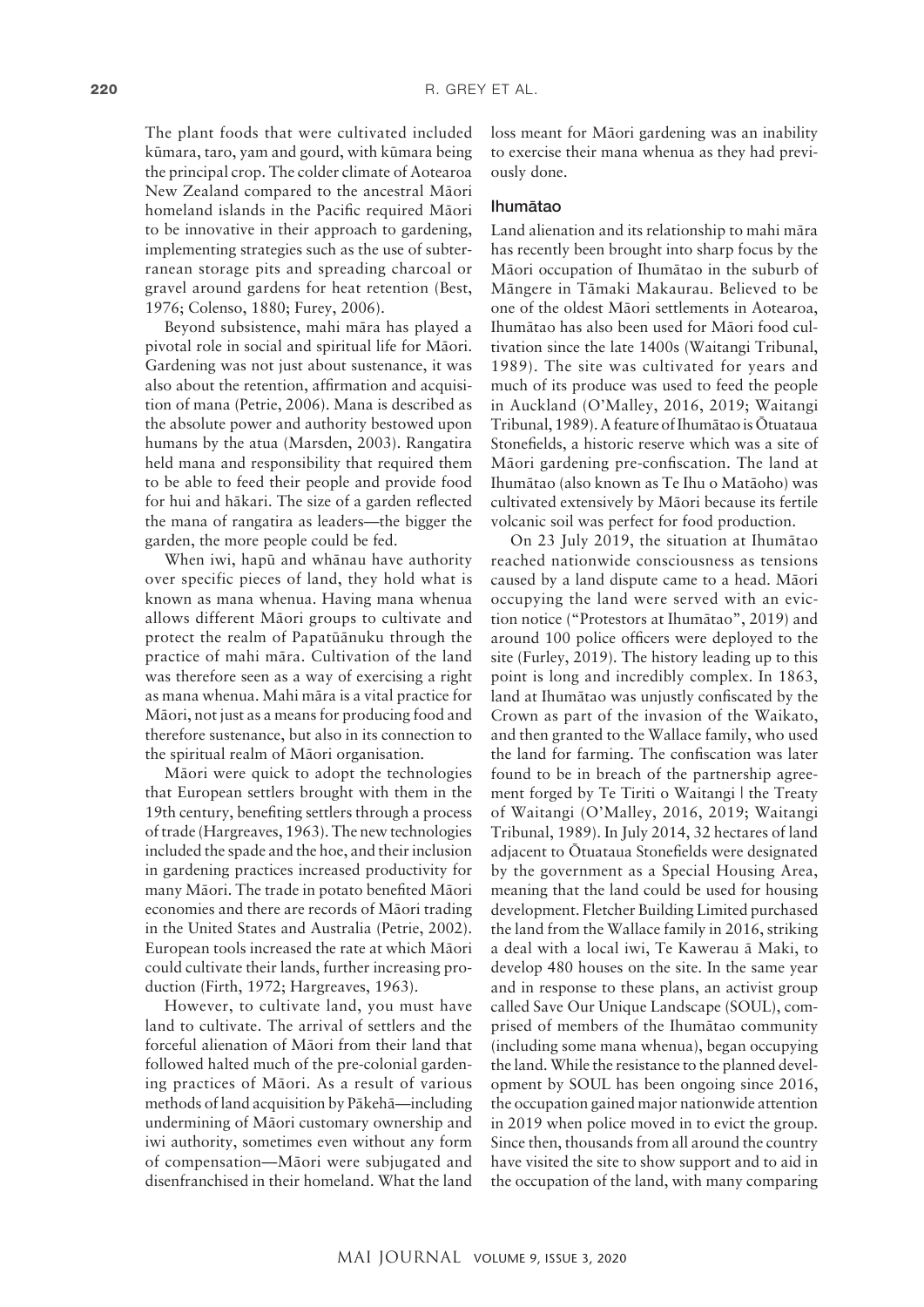Ihumätao to the occupation of Bastion Point in 1977–1978 (Furley, 2019; Russel, 2019).

The current protest has seen a revitalisation of cultivation practices that are historically embedded within this site. As mentioned earlier, historically cultivation of mära was motivated by subsistence needs, mana and trade. More recently, research around mahi mära detail the well-being benefits of the practice for Mäori, with the creation of community gardens being used to promote healthy eating habits and resilience against climate change and environmentally damaging food production practices (Earle, 2011; Hond et al., 2019; McKerchar et al., 2014; Wham et al., 2012). As part of the occupation, occupiers began cultivating gardens on the whenua at Ihumätao. These cultivations were expressions of both protest and resistance, and can be seen in the historical context of Mäori gardening in Aotearoa. Gardening as a form of resistance has been exemplified historically in the 19th-century resistance movements of Parihaka in Taranaki and Te Ao Märama in the South Island, at what is now Lake Benmore (Mikaere, 1988; Scott, 1975). And now, in 2020, mahi mära is part of the ongoing protests to preserve the historic food pits at Pukeiähua Pä in Ngäruawähia (Muru-Lanning, 2020).

In Parihaka, one of the first protest actions taken by the prophet Te Whiti as part of his peaceful resistance was to order men to plough up the land of Päkehä farmers. Similarly, mahi mära was used in the passive resistance of the prophet Hipa Te Maihäroa, as his people cultivated land at their settlement of Te Ao Märama. This ongoing use of mahi mära as a form of protest has been sustained at Ihumätao. Mahi mära practices at Ihumätao were explored through a visit to the whenua and a conversation with Kelly Marie Francis (Ngäti Wharara, Ngäti Korokoro, Ngäpuhi), one of the SOUL activists occupying Ihumätao.

### Kelly Marie Francis—The Whenua Warrior

To explore how mahi mära has manifested at Ihumätao, an interview was conducted at the site in October 2019 with Kelly Marie Francis, known as "The Whenua Warrior", one of the SOUL activists responsible for setting up mära at the protest site. For almost two years, Francis has been heading the Whenua Warrior Charitable Trust, an organisation she started with the mission of "building hapü one community garden at a time". During this time, she has also been occupying Ihumätao alongside Pania Newton, the leader of SOUL, and other members of the group. Her background in mära kai led to her

being placed in charge of planting and growing mära on the whenua.

From the very beginning of the occupation, mahi mära has played an integral part in everyday life at Ihumätao, as well as playing a symbolic role in the overall protest. Francis emphasised that the concepts of tino rangatiratanga and mana motuhake are critical in the kaupapa of their occupation on the whenua, and that mahi mära is not separate from these ideas:

Our first front line, on May the 6th (2019)—were garden boxes! And they were built by people from the community the day before. They had kids' handprints on them. . . . [M]ära is a part of having full sovereignty here.

Francis also spoke about the importance of mära practices on the whenua being centralised within people's awareness of the occupation at Ihumätao:

When you're talking about reclaiming tino rangatiratanga and mana motuhake and the use of whenua and how that is going to be effective forever and ever, you look at something like Ihumätao, you can't just drive past it anymore. It's really imperative that the understanding of what is happening here is clear, and not only that but the last thing that happened with this land was gardens and our people used to be able to survive on that!

This comment also acknowledges the importance of creating awareness of mära practice, not only for the benefit of the occupation at Ihumätao, but also in the pursuit of wider Mäori sovereignty. Francis explained that more people need to know that they have the ability to be self-sustaining, and that this is what Mäori had practised on this land prior to colonisation. These gardening practices had been so successful that the gardens that once existed at Ihumätao were able to feed the population, including Päkehä settlers.

Francis also described that it is crucial that the practice be well thought out and attentive to the mätauranga associated with gardening. When speaking about one of the first gardens SOUL set up on the whenua, she detailed its origin and also the process of its activation at night-time:

We did the shape of that garden in the shape of a stingray, which signifies Hape—the rangatira of this land and his trip over from Hawaiki. When he got here, he had travelled on the back of Kaiwhare, which is a giant stingray, hence the shape of the garden. Because I have worked this whenua now, I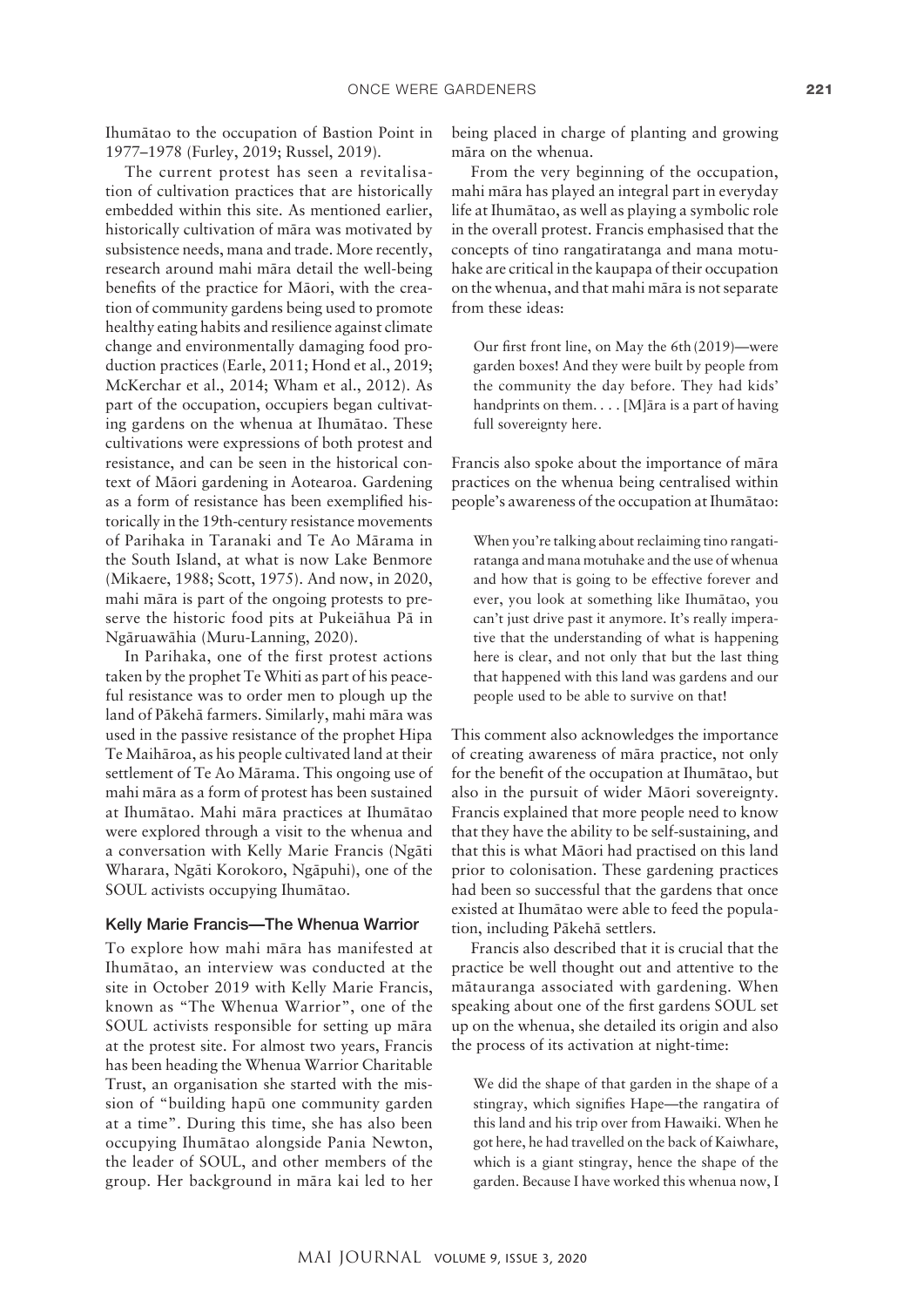know that the people of Te Ihu o Matäoho would have had to have worked at night-time because it gets far too hot here. I wanted to signify that in the mahi as well, so we did the project at 8 p.m.

This level of attention to the details of mahi mära demonstrates a deep respect for the importance of the practice and its place within the historical narrative of the area.

Discussing the future of Ihumätao, Francis spoke about how mahi mära is not just important for the current occupation of Ihumätao, but also something that she and SOUL leader Newton see as an inevitable future for the whenua there: "Pania asked me once, did you know that this land here used to feed the whole of Auckland? And I said, 'Huh . . . I reckon we could do that again girl!'"

Francis discussed how the aims for Ihumätao in relation to the mära will not stop after her lifetime, nor that of her mokopuna. To realise the pursuit of tino rangatiratanga and mana motuhake, Francis believes that Ihumätao must be used to cultivate food on a large scale.

Ihumätao will be a food forest, full stop. Ihumätao will be an example of complete and utter food sovereignty based on the food being grown here and being governed here. I want every piece of food that is grown on this land to be free.

#### **Discussion**

Several key themes stood out for the visit to Ihumätao and the conversation with Francis, the first of which was the clear link that mära at Ihumätao have with the concepts of mana whenua, tino rangatiratanga and mana motuhake. Throughout the political history of Mäori, these three concepts have been integral to Mäori protest and resistance movements (Harris, 2004; Taonui, 2012).

As mentioned, cultivation of land for Mäori can be seen as a way of exercising rights as mana whenua. The ownership and authority of the land at Ihumätao is currently in dispute. SOUL wants the land returned to mana whenua and are making their demands visible by the necessary and symbolic act of cultivating the land. Examples of this were evident through mära practice, not just as described by Francis, but also as physical manifestations on the whenua at the occupation. One of the first things that people who visit Ihumätao are greeted with are brightly painted, handmade garden boxes which sit on the road, blocking vehicle access. Francis spoke about the political

symbolism of these gardens in terms of the links to an ongoing history at the site. Historically gardens were created to sustain Ihumätao Mäori; gardening practices are now being used to restrict vehicle access to Ihumätao through careful positioning of planter boxes. These planter boxes act as both a physical and a symbolic frontline blockade.

Rather than mära being used for subsistence only, mära act as vital claims to mana whenua authority. Related to the concept of mana whenua is tino rangatiratanga, a term used in Te Tiriti o Waitangi (Orange, 2004) and translated as "absolute sovereignty". Since the signing of Te Tiriti in 1840, the term has been used extensively in political discourse concerning Mäori protest and resistance (Harris, 2004; Taonui, 2012). The mära at Ihumätao demonstrate tino rangatiratanga because, according to the occupiers, to cultivate the land is to control what is happening over it.

Francis also spoke about how their mära are used to engage in mana motuhake, which is translated as "separate power and authority". The term is used most often in reference to Mäori and the separate authority they possess as the Indigenous peoples of this land. Mana motuhake is used to describe the notion of self-determination and, like mana whenua, is used often in Mäori political discourse (Harris, 2004; Taonui, 2012). Francis discussed how cultivation of kai at the occupation enabled members of SOUL and visitors to engage in a food system separate from the dominant food production and distribution systems that have become the norm. A refusal to engage with wider systems of mass food production is a move towards self-determination and is a protest in itself, one that Francis hopes will become stronger as more gardens are created there.

Using the land for mära kai at Ihumätao means using it in the same manner as had been done prior to colonisation. Ötuataua Stonefields is a now physical reminder that before Europeans arrived, the land was used to feed the population of those who lived there (Furey, 2006; Waitangi Tribunal, 1989). The historic use of the land is imprinted on the landscape. And while the land certainly holds historic links that make gardening on it significant, the land also has its own, very practical benefits. Francis asserts that "[t]his is volcanic soil; the quality is ridiculous. You put anything in it and it's going to grow." To her, the land should continue to be used as the tüpuna intended. Again, in this way the practice of mära kai acts as a claim to ownership of the whenua in ways that connect us with the past, and in doing so demonstrate tino rangatiratanga and mana motuhake.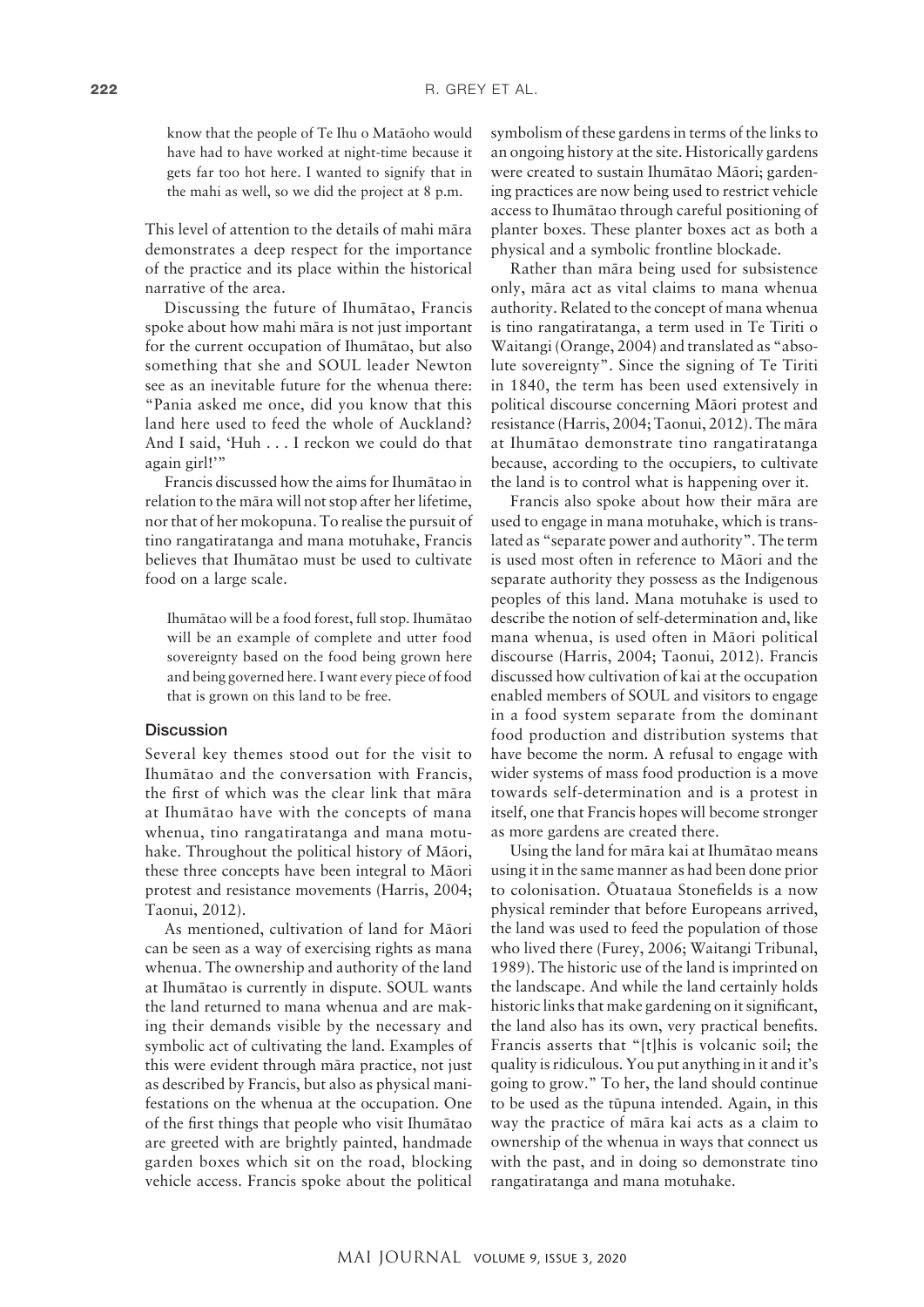This historic significance relates well to the findings of Hond et al. (2019) with regard to mära, well-being and identity. Internationally, community gardening has gained much attention due to its benefits in many different areas. The positive health outcomes of community gardens are well researched (Earle, 2011; Soga et al., 2017), but literature detailing this practice for Mäori is still emerging. Hond et al. (2019) recently conducted an investigation into the role of Mäori community gardens in health promotion. The study found that community gardens provide various benefits, one being that they offer a rich opportunity for Mäori to re-connect with ancestral lands. Sir Mason Durie (1999) asserts that mental health problems can be partly treated by increasing security with cultural identity. As is the case with Ihumätao, Mäori loss of cultural identity (e.g., practising mära) is linked deeply with the confiscation of whenua. Today, the gardens at Ihumätao provide an opportunity for Mäori to reclaim a practice ingrained in their identity.

The final theme that was made very evident in the conversation with Francis was the idea that community gardening is deeply rooted in the future of Ihumätao. Whether Ihumätao will be returned to mana whenua or not is currently being deliberated by the relevant parties (McLachlan, 2019). This is not the focus of this article; the focus instead is on gardening as a symbol of resistance. It is almost certain that Francis and the SOUL community will be occupying and cultivating, as Francis puts it, "ake ake ake amine" ("forever and ever"). Community gardens are not just a part of the current occupation according to Francis, but are something inextricably connected with the future use of the whenua of Ihumätao, culturally, socially and economically.

Those who are occupying the land at Ihumätao are looking to cultivate this land indefinitely. This can be seen as a long-term reclamation of Mäori land, authority and identity in response to the traumatic and ongoing history of colonisation.

# Conclusion

This article investigated the importance of mahi mära as a symbol of protest within the context of Mäori resistance. The research behind it explored both historic and recent events at Ihumätao and included a conversation with Kelly Marie Francis, a member of the occupying group responsible for the mära on the whenua. Francis's experience of the occupation shows a connection between the practice of mära and protest concepts such as mana whenua, tino rangatiratanga and mana motuhake.

Furthermore, it is clear the significance that mahi mära holds in the kaupapa of the Ihumätao occupation is bolstered by its historical relationship to the area, a significance also reinforced by the commitment to continue these gardening practices into the future.

These concepts give rise to a specific way of thinking about Mäori protest in terms of land cultivation or mahi mära. Investigating this is important because it enriches our understanding of where mahi mära fits into society from a Mäori perspective. Throughout Mäori history mära have been motivated by mana, trade and, more recently, the promotion of health and wellbeing. This article articulates another function of Mäori gardening practice evident at Parihaka, Te Ao Märama, and now at the current occupation of Ihumätao: Mäori protest and resistance.

Mära practices may have been considered to be simply a remnant of a distant past. However, exploration of mära, its history, meaning and, in this case, its relation to politics reveals that the practice is deserving of much deeper consideration in the context of the struggle for tino rangatiratanga, mana motuhake and the acknowledgement of mana whenua.

#### **Glossary**

| Māori name for New Zealand                                                    |
|-------------------------------------------------------------------------------|
| deities                                                                       |
| feast, banquet                                                                |
| sub-tribe                                                                     |
| places from which Māori<br>migrated to Aotearoa                               |
| meetings                                                                      |
| area in the Auckland suburb<br>of Mängere                                     |
| tribe                                                                         |
| food                                                                          |
| topic, matter, theme                                                          |
| sweet potato                                                                  |
| work                                                                          |
| gardening, the practice of<br>gardening                                       |
| power, authority                                                              |
| separate authority, separate<br>mana                                          |
| power and authority over<br>land; those with power and<br>authority over land |
| suburb of Auckland in the<br>North Island of New<br>Zealand                   |
|                                                                               |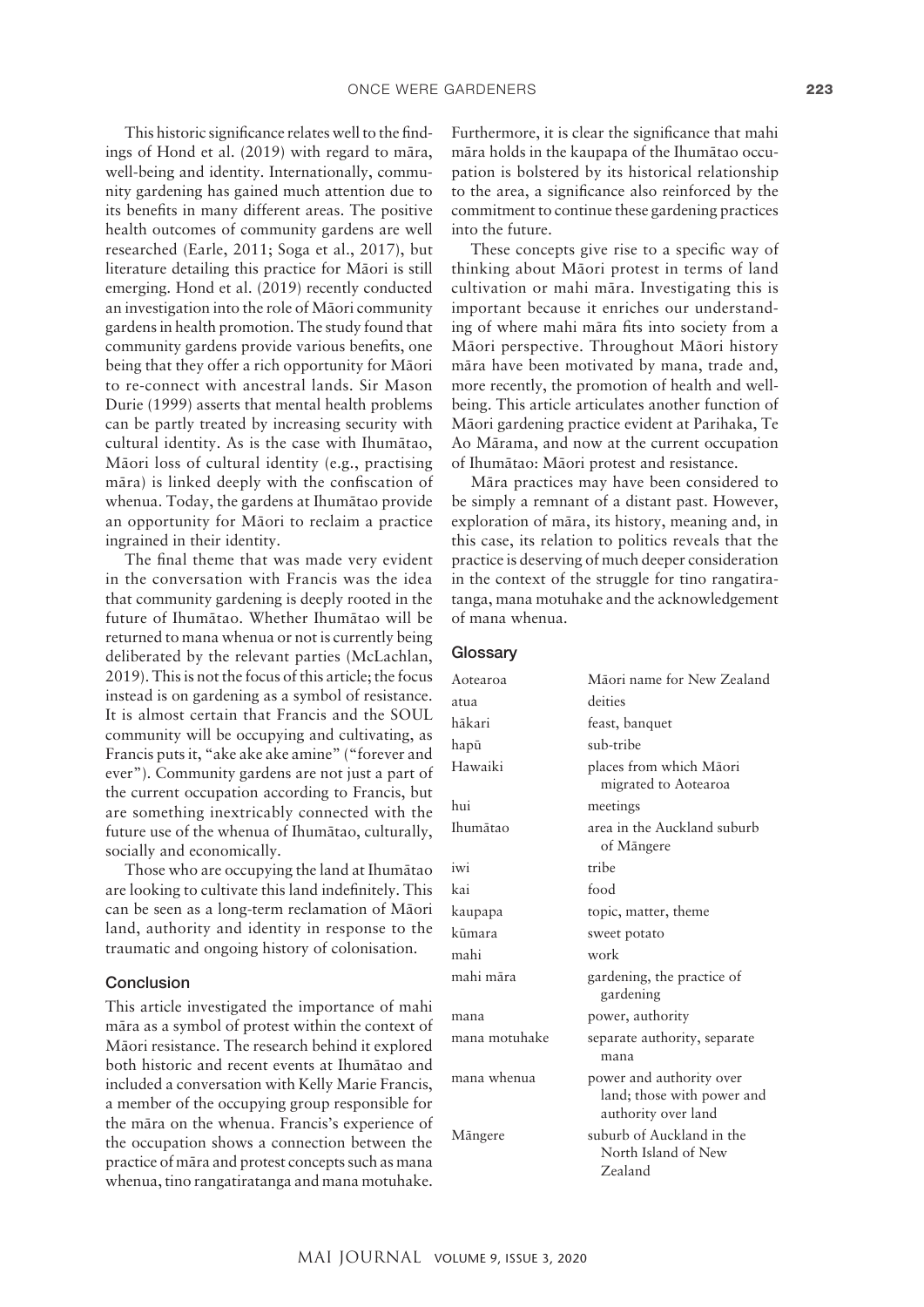| Māori                | Indigenous peoples of<br>New Zealand                                          |
|----------------------|-------------------------------------------------------------------------------|
| māra                 | garden(s)                                                                     |
| mātauranga           | knowledge                                                                     |
| mokopuna             | grandchildren                                                                 |
| Ngāpuhi              | tribe of northern<br>New Zealand                                              |
| Ngāti Korokoro       | sub-tribe of Ngāpuhi                                                          |
| Ngāti Wharara        | sub-tribe of Ngāpuhi                                                          |
| Ōtuataua Stonefields | pre-colonial gardening site in<br>present-day Mängere                         |
| Pākehā               | New Zealanders of European<br>descent                                         |
| Papatūānuku          | Earth mother, deity of the<br>land                                            |
| Parihaka             | settlement established in the<br>mid-1860s on the slopes of<br>Mount Taranaki |
| rangatira            | leader(s), chief(s)                                                           |
| Tāmaki Makaurau      | Māori name for Auckland,<br>New Zealand's largest city                        |
| te ao Māori          | the Māori world                                                               |
| Te Ao Mārama         | settlement near Omarama<br>established by the prophet<br>Te Maihāroa in 1877  |
| Te Ihu o Matāoho     | lit., "the nose of Mataoho";<br>full name of Ihumātao                         |
| Te Kawerau a Maki    | tribe of Auckland                                                             |
| tino rangatiratanga  | sovereignty, absolute<br>authority                                            |
| tūpuna               | ancestors                                                                     |
| whānau               | family                                                                        |
| whenua               | land(s)                                                                       |
|                      |                                                                               |

#### **References**

- Best, E. (1976). *Maori agriculture: The cultivated food plants of the natives of New Zealand, with some account of native methods of agriculture, its ritual and origin myths*. A. R. Shearer, Government printer.
- Colenso, W. (1880). *On the vegetable food of the ancient New Zealanders before Cook's visit.* Kiwi Publishers.
- Duff, A. (1990). *Once were warriors*. Tandem Press.
- Durie, M. (1999). Mental health and Mäori development. *Australian and New Zealand Journal of Psychiatry*, *33*(1), 5–12. <https://doi.org/fpthqs>
- Earle, M. (2011). *Cultivating health: Community gardens as a public health intervention* [Master's thesis, University of Otago]. OUR Archive. [https://our](https://ourarchive.otago.ac.nz/handle/10523/2078) [archive.otago.ac.nz/handle/10523/2078](https://ourarchive.otago.ac.nz/handle/10523/2078)
- Firth, R. (1972). *Economics of the New Zealand Mäori*. A. R. Shearer, Government printer.
- Furey, L. (2006). *Maori gardening: An archaeological perspective.* Science & Technical Publishing/ Department of Conservation.
- Furley, T. (2019). Battle for Ihumätao: Balance shifts as 300 protestors outnumber 100 police. *RNZ*. [https://](https://www.rnz.co.nz/news/te-manu-korihi/395253/battle-for-ihumatao-balance-shifts-as-300-protesters-outnumber-100-police) [www.rnz.co.nz/news/te-manu-korihi/395253/](https://www.rnz.co.nz/news/te-manu-korihi/395253/battle-for-ihumatao-balance-shifts-as-300-protesters-outnumber-100-police) [battle-for-ihumatao-balance-shifts-as-300-protest](https://www.rnz.co.nz/news/te-manu-korihi/395253/battle-for-ihumatao-balance-shifts-as-300-protesters-outnumber-100-police)[ers-outnumber-100-police](https://www.rnz.co.nz/news/te-manu-korihi/395253/battle-for-ihumatao-balance-shifts-as-300-protesters-outnumber-100-police)
- Hargreaves, R. P. (1963). Changing Maori agriculture in pre-Waitangi New Zealand. *Journal of the Polynesian Society*, *72*(2), 101–117.
- Harris, A. (2004). *Hïkoi: Forty years of Mäori protest.*  Huia.
- Hond, R., Ratima, M., & Edwards, W. (2019). The role of Mäori community gardens in health promotion. *Global Health Promotion*, *26*(3), 44–53. [https://](https://doi.org/gg2qdh) [doi.org/gg2qdh](https://doi.org/gg2qdh)
- Marsden, M. (2003). *The woven universe: Selected writings of Rev. Maori Marsden* (Charles Royal, Ed.). The Estate of Mäori Marsden.
- McKerchar, C., Bowers, S., Heta, C., Signal, L., & Matoe, L. (2014). Enhancing Mäori food security using traditional kai. *Global Health Promotion*, *22*(3), 15–24. <https://doi.org/f7q7rz>
- McLachlan, L. (2019). Mana whenua reach decision on Ihumätao land. *RNZ.* [https://www.rnz.co.nz/](https://www.rnz.co.nz/news/te-manu-korihi/399023/mana-whenua-reach-decision-on-ihumatao-land) [news/te-manu-korihi/399023/mana-whenua](https://www.rnz.co.nz/news/te-manu-korihi/399023/mana-whenua-reach-decision-on-ihumatao-land)[reach-decision-on-ihumatao-land](https://www.rnz.co.nz/news/te-manu-korihi/399023/mana-whenua-reach-decision-on-ihumatao-land)
- Mikaere, B. (1988). *Te Maiharoa and the promised land*. Heinemann.
- Muru-Lanning, C. (2020). The fight to save Ngaruawahia's historic food pits. *The Spinoff.* [https://thespinoff.](https://thespinoff.co.nz/atea/14-06-2020/protect-our-story-the-fight-to-save-ngaruawahias-historic-food-pits/) [co.nz/atea/14-06-2020/protect-our-story-the-fight](https://thespinoff.co.nz/atea/14-06-2020/protect-our-story-the-fight-to-save-ngaruawahias-historic-food-pits/)[to-save-ngaruawahias-historic-food-pits/](https://thespinoff.co.nz/atea/14-06-2020/protect-our-story-the-fight-to-save-ngaruawahias-historic-food-pits/)
- New Zealand Drug Foundation. (2009, October 27). *Once were gardeners—Moana Jackson on the scientific method and the "warrior gene"* [Video file]. https://www.youtube.com/watch?v=HfAe3Z vgui4&feature=emb\_title
- O'Malley, V. (2016). *The great war for New Zealand: Waikato 1800–2000.* Bridget Williams Books. <https://doi.org/fd28>
- O'Malley, V. (2019, July 27). Our trail of tears: The story of Ihumätao. *The Spinoff.* [https://thespinoff.](https://thespinoff.co.nz/atea/27-07-2019/our-trail-of-tears-the-story-of-how-ihumatao-was-stolen/) [co.nz/atea/27-07-2019/our-trail-of-tears-the-story](https://thespinoff.co.nz/atea/27-07-2019/our-trail-of-tears-the-story-of-how-ihumatao-was-stolen/)[of-how-ihumatao-was-stolen/](https://thespinoff.co.nz/atea/27-07-2019/our-trail-of-tears-the-story-of-how-ihumatao-was-stolen/)
- Orange, C. (2004). *An illustrated history of the Treaty of Waitangi*. Bridget Williams Books. [https://doi.](https://doi.org/7gt) [org/7gt](https://doi.org/7gt)
- Petrie, H. (2002. July 22–26). *Colonisation and the involution of the Maori economy* [Paper presentation]. XIII World Congress of Economic History, Buenos Aires, Argentina.
- Petrie, H. (2006). *Chiefs of industry: Mäori tribal enterprise in early colonial New Zealand.* Auckland University Press.
- Protestors at Ihumätao served eviction notices. (2019, July 23). *RNZ*. [https://www.rnz.co.nz/](https://www.rnz.co.nz/news/te-manu-korihi/395007/protesters-at-ihumatao-served-eviction-notices) [news/te-manu-korihi/395007/protesters-at](https://www.rnz.co.nz/news/te-manu-korihi/395007/protesters-at-ihumatao-served-eviction-notices)[ihumatao-served-eviction-notices](https://www.rnz.co.nz/news/te-manu-korihi/395007/protesters-at-ihumatao-served-eviction-notices)
- Russel, A. (2019, July 30). Why Ihumätao has opened up rifts among Mäori. *Stuff.* [https://www.stuff.co.nz/](https://www.stuff.co.nz/national/114596689/the-detail-why-ihumatao-has-opened-up-rifts-among-maori) [national/114596689/the-detail-why-ihumatao-has](https://www.stuff.co.nz/national/114596689/the-detail-why-ihumatao-has-opened-up-rifts-among-maori)[opened-up-rifts-among-maori](https://www.stuff.co.nz/national/114596689/the-detail-why-ihumatao-has-opened-up-rifts-among-maori)
- Scott, D. (1975). *Ask that mountain.* Reed.